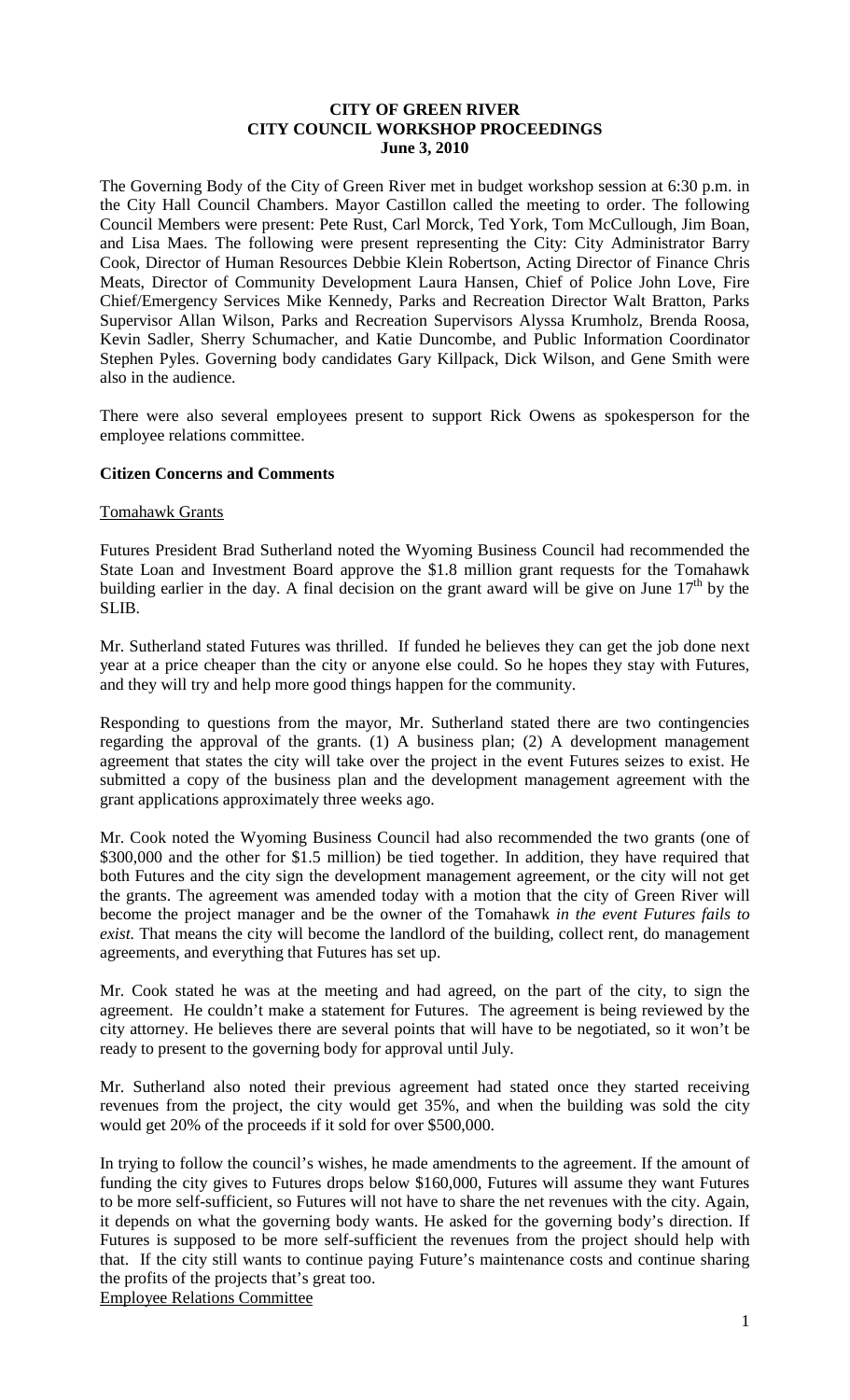Spokesperson Rick Owens asked the governing body to remember the employee's commitment to help reduce costs with the recommendations they submitted on April 13, 2010. Mr. Owens stated there is a perception that other organizations are asking for additional funding over what has been recommended in the proposed budget. If these organizations receive additional funding, he asked the governing body to remember the hard work and sacrifices the employees have already made, and to consider funding the additional 1.43% employee amount to Wyoming Retirement. Mr. Owens noted it is the employees who keep the essential functions of the city operational for the citizens of the community. The estimated cost for the city to fund the employee's share is \$60,000 to \$65,000.

# 6th Penny Special Tax Money

The city's representative on the  $6<sup>th</sup>$  Penny Special Improvement Tax Board, Gene Smith, reported the bonds for the projects will be paid off in June 2011. The accounts for the projects have accumulated interest which has exceeded the amount allowed by the IRS. The bond company and the bond attorneys have stated the bonds can be diffused, which means the interest can be placed in an account to pay off the bonds in June 2011 on schedule.

According to the information he received on May 25, 2010, there will be no further penalty to the IRS after August  $25<sup>th</sup>$ , 2010, which means there will be interest money available to distribute to Sweetwater County communities. Attorney Barbara Bonds will be here in June to talk to all the communities. The city will have to pass a resolution to diffuse the bonds and purchase back the improvements to the properties.

The estimated amount the City of Green River will receive in late September is \$478,591. There is an additional \$2.3 million in an escrow account through the Sweetwater County Treasurer that was over collected on the 6<sup>th</sup> penny since the first of the year. That money will be distributed in January 2011, and the city could receive \$400,000 - \$500,000.

Mr. Smith noted since the  $6<sup>th</sup>$  penny was for special improvements, both amounts of money have a restricted use for water, sewer, street improvements, or bridges. It is not general fund money.

Council Members McCullough and Rust suggested the money be used to fund the 1.43% retirement for the city employees. Mr. Cook reminded them there were restrictions on how the money could be spent. It wasn't for employee benefits or community service programs. It has to be used for infrastructure such as street or utility improvements, or a bridge.

Council Member York suggested they fund the community service organizations at the amounts they had requested versus what was recommended by the city administrator.

Mr. Smith stated he had asked, but hadn't received an answer yet… since the city had paid more on their projects than what was funded by the sixth penny, could the money the city receives be placed in the general fund to reimburse the city for money they had already spent on the sixth penny projects?

### Other topics

Mr. Dick Wilson stated he hoped they could find some money for the chamber so they could continue with their kids programs. He also reminded them the city employees are the city's biggest asset, and he hoped they could fund the 1.43% to Wyoming Retirement for them.

Green River Chamber of Commerce Director Janet Hartford stated they had received donations to continue with the Santa's arrival even though the governing body had cut her budget by \$25,000. She announced there would be a ground breaking ceremony for the Visitor's Center on June  $14<sup>th</sup>$ . She asked the governing body to consider giving her an extra \$5,000 for a recruitment committee to recruit conventions, athletic events, and other activities. It will take money to produce the materials to do that.

Responding to questions from Council Member McCullough, Mr. Meats explained how the balances in the Wastewater and Solid Waste Funds were used in order to avoid a rate increase for the city utilities. Approximately six years ago, the Wastewater Fund had a huge surplus, and the Solid Waste Fund needed equipment replaced, and the mandated post-closure costs weren't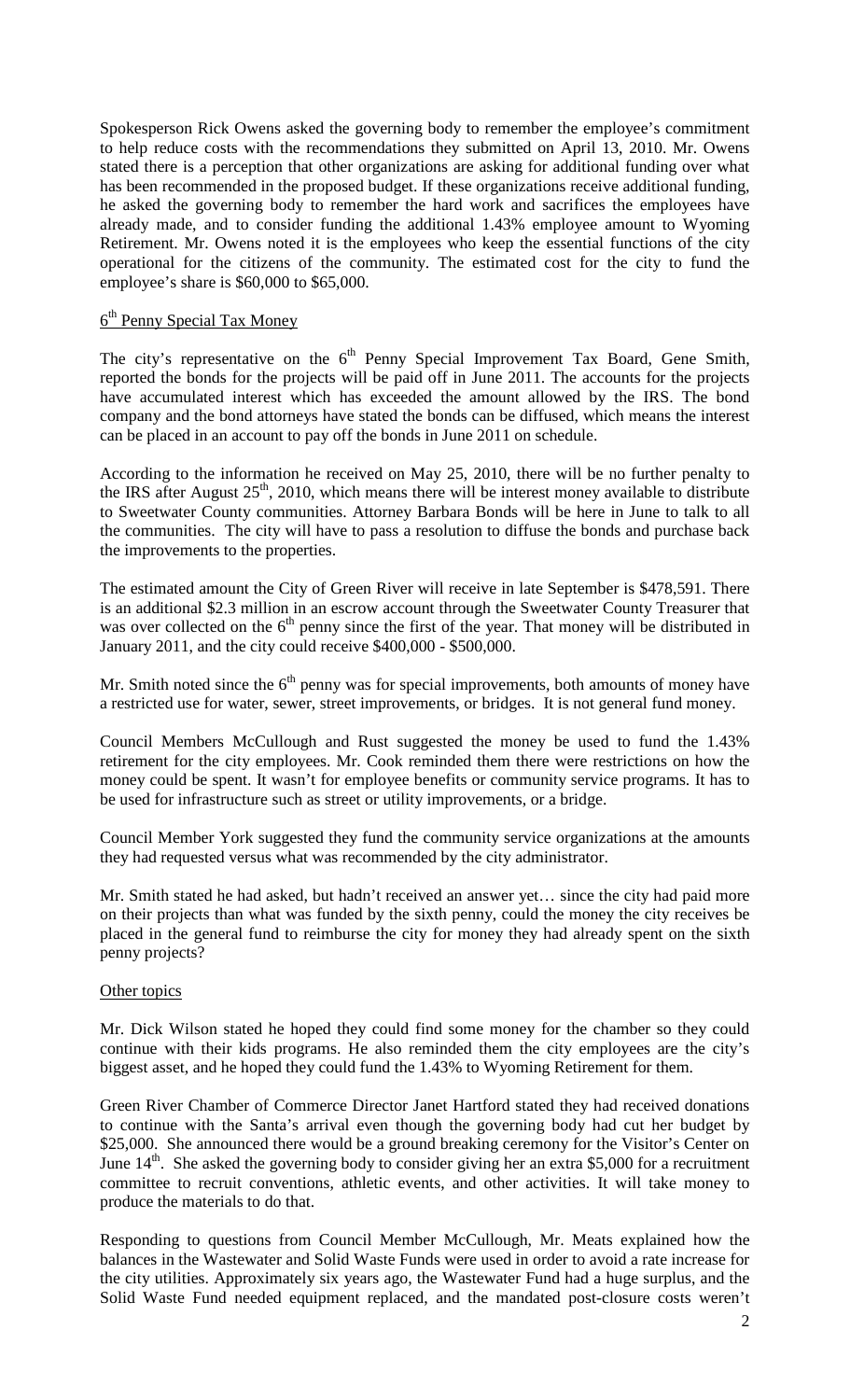being funded. So five years ago, to provide a zero impact on the fees, the sewer fees were reduced by \$5 and \$5 was added to the Solid Waste fee. The allowed the Solid Waste Fund to start building revenues so they could take care of the post-closing costs, replace dilapidated equipment, and stop operating in the red.

The changes to the Wastewater Fund reduced the reserve fund balance because the fund was operating in the red. They knew sooner or later they would have to have a rate increase to get the fund back into the black. Mr. Meats noted the proposed 5% rate increase will reduce the amount of operating in the red, but will not bring the fund back up to where it needs to be. The plan is to have another 5% rate increase the next and following years.

### Amendments to the Proposed Budget

Council Member York suggested they fund the community service organizations at their requested amounts.

Council Member Rust stated he has always been an advocate for the employees and feels they should cover the employees 1.43% to Wyoming Retirement.

Mayor Castillon noted there were restrictions on the additional sixth penny revenues and before they started making adjustment to fund community organizations and Wyoming Retirement, they should take a closer look at the capital projects that weren't proposed for funding. He felt allocating funding from money they didn't have yet was irresponsible.

Mr. Meats noted the full amount budgeted for the FMC project would not be used and 30% percentage of what was left over could be used to fund other things, but 70% had to be returned to the state because it was grant money.

Mr. Meats didn't think there would be \$800,000 remaining on any of the capital projects that could be used for the general fund changes the governing body was proposing, there might be \$200,000. He suggested the question regarding whether the two million the city spent from the general fund to cover the shortage on their sixth penny projects could be used to reimburse the general fund needed to be answered.

Council Member McCullough asked for more detailed estimates on which projects were going to have money left over. If there is plenty of money left over he didn't have a problem with fully funding the community service organizations requests, paying the 1.43% Wyoming Retirement increase for the employees, or the other items Mr. Cook had noted. He just wants to make sure the city has the extra before they do it.

Mr. Cook explained the information he had put together earlier in the afternoon from reviewing his notes and the minutes regarding all of the extra requests at a worst case scenario.

### 6/3/10 Information:

## *Additional Expenses:*

|            | To fund community organizations at their requested amounts             |   | \$218,506 |
|------------|------------------------------------------------------------------------|---|-----------|
|            | Overtime amount needed to cover Flaming Gorge Days                     |   |           |
|            | by the Police Department                                               |   | \$25,000  |
| <b>COL</b> | Amount to fund the Crossing Guards                                     |   | \$20,000  |
|            | He did talk to the School District to try and tie it in with the after |   |           |
|            | school programs, but the School District was only willing to pay       |   |           |
|            | approximately \$7,000 mileage for the buses. They were not willing     |   |           |
|            | to pay the \$22,000 to rent the buses.                                 |   |           |
| п.         | Additional request from the Arts Council                               | S | 5,000     |
| п          | 4,000 hrs to fund the weed crew                                        |   | \$48,000  |
| п          | Employee's request to fund 1.43% to Wyo. Retirement                    |   | \$60,000  |
|            | Drainage Ditch repair                                                  |   | \$200,000 |
|            | A new project that needs to be added to the list of twenty is the      |   |           |
|            | drainage ditch on the Palmer property. The city received a notice      |   |           |
|            | of violation from DEQ. The repair needs to be made at some level.      |   |           |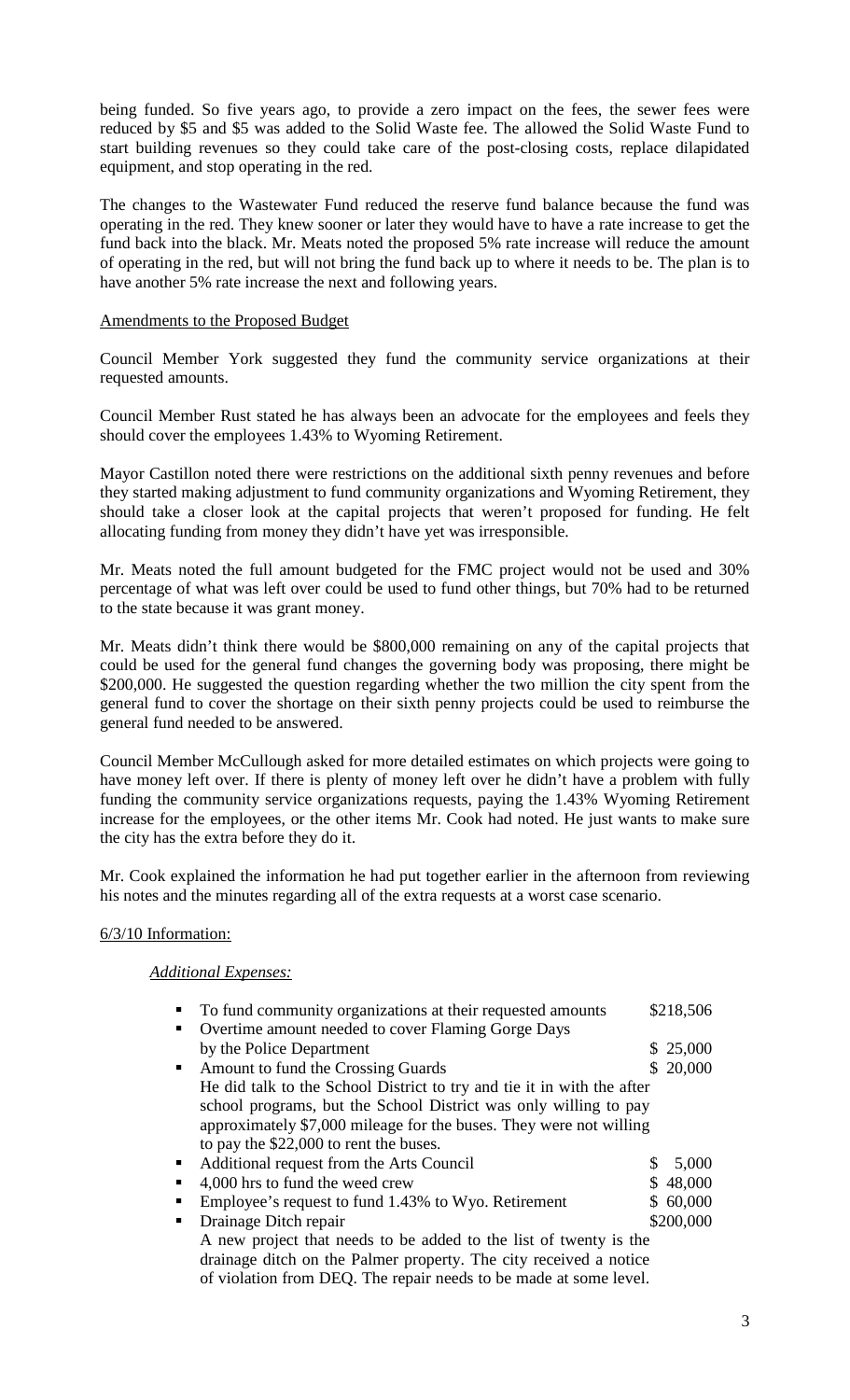Whether Palmer will be partially responsible for the repair is uncertain.

*Total for additional Expenses:* **\$576,506**

*Possible Sources of Revenue:*

- Community Development/Main Street \$ 65,000
	-
- Risk Management Fund Balance \$1,200,000 It takes approximately \$300,000 to operate the fund. The fund was created to have a balance of \$2 million. ■ Operating Reserve Account \$3,800,000 Policy is to set aside 25% of the operating expenditures in a
- reserve account so in the event of an emergency the city will be able to met payroll and pay its bills. If the council decides to change that policy, then there is money there they can put into the General Fund.
- Carryover from FYE10 budget \$ ???,??? Mr. Cook stated he doesn't know what the carry over is going to be. There are projects that will finish up on June  $30<sup>th</sup>$  that will have some carry over, but most of them are spent down to between  $97¢$ and the \$12,000 in the Parks Playground account. However, staff would like to use that \$12,000 to finish Hoover Park. The largest amount will probably be the local match in the FMC Road project.<br>  $6^{\text{th}}$  Penny Money Sept/Oct *(has infrastructure restrictions)* \$ 478,000
- 6<sup>th</sup> Penny Money Sept/Oct *(has infrastructure restrictions)* Take the dollars out of the local matching funds for grant funded capital projects on streets, and infrastructure to cover the employee's 1.43% of retirement and to fund the community service organizations at their original requested amounts. Replace the match with the  $6<sup>th</sup>$  penny additional revenues. (Mr. Cook stated the only project he could recommend doing that with was the FMC Road project.)

Mr. Cook strongly recommended they not touch the operating reserve account, and he's touchy about their using the risk management account, but that is up to them.

Council Member Maes suggested the extra sixth penny money could be applied to the FMC Bridge match since the Pavilion Bridge was part of the sixth penny projects.

Mr. Cook quickly went through the 2011 proposed Capital Projects that the extra revenues from the sixth penny could be applied to so the governing body good move money to the general fund to cover the proposed additional expenses. Possibilities: FMC Road Project, with a guess of approximately \$500,000 and the FMC Bridge \$250,000 city match.

He reminded the governing body their suggestions to fund the community service agreements, the employees retirement, Flaming Gorge Days overtime for the police department, crossing guards, and the arts council, are ongoing expenses. Once they make the commitment to fund the employees \$1.43 retirement, they are making a commitment to continue funding it each year. The \$478,000 the council is proposing to fund the additional expenses is one-time-money that won't be there next year. In his opinion, one-time money should be spent on one-time projects. Other communities got themselves in trouble because they used one-time money for operations, and ended up laying off employees because they didn't have the money the next year.

### 6/1/10 Memo Items:

- 1. Community Funding Requests how much for each group?
	- Mr. Cook recommended total funding at \$409,417
	- The total amount requested was \$627,923
	- The difference \$218,506
- 2. Overtime has been cut we are averaging \$300,000/year. What about the \$25,000 overtime involved for Flaming Gorge Days?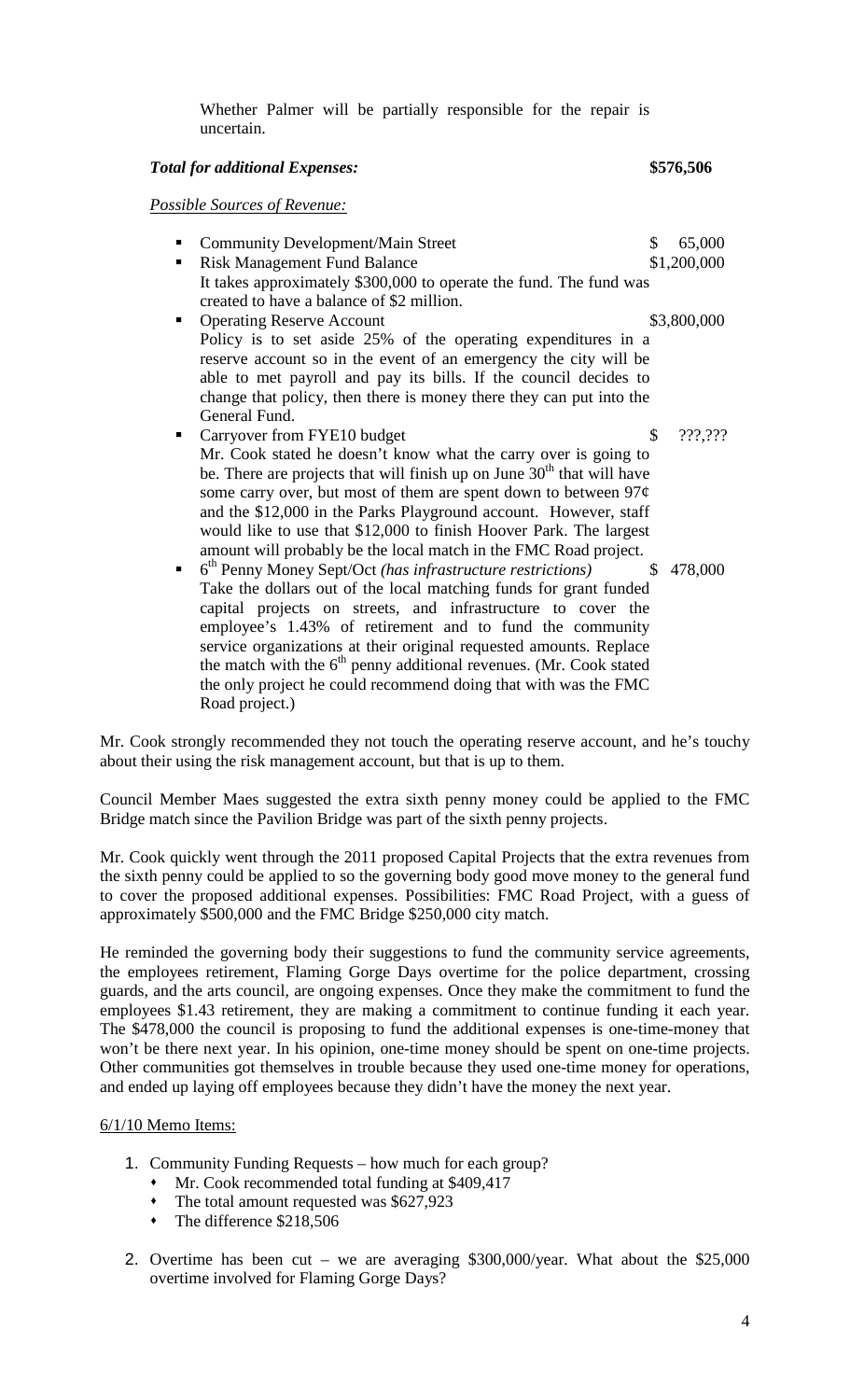- 3. Crossing Guards Agreement with School District that they pay bus mileage for the after school program and we continue to pay 50% for crossing guards.
- 4. What level do we fund the departments? Any changes?
- 5. How do we fund Community Development? Does the governing body support the option to restructure?

Mr. Cook stated staff would like to continue with the proposed restructuring, since Maggie Adams had resigned.

6. Building maintenance will carry over \$27,000 to July 1, 2010.

Mr. Cook stated he had put a moratorium on any further spending from the account so the money could be carried forward.

7. Contract Employees- One-time 3% stipend granted by the governing body last year ends 6/3/10 which means the salaries for the City Administrator, Municipal Judge, City Attorney and City Prosecutor will revert to FYE2009 levels.

Mr. Cook stated it would cost approximately \$8,000 to put the stipend back in for FYE2011.

8. Part-time hours in Municipal Court approved?

Mr. Nieters was directed to re-arrange line items as suggested by Judge Petri so the municipal court archiving project could continue.

- 9. Is the list of Capital Projects satisfactory? Need to add \$5,000 for the Arts Council.
- 10.5% rate increase for Wastewater Fund?
- 11.Additional funds for Solid Waste?

Mr. Cook stated there had been additional funding requests to monitor the landfill wells, etc.

Mr. Meats noted the amount needed has ranged from \$100,000 to \$150,000. It will depend on the requirements from DEQ and EPA. It might be wise to have a minimal rate increase to help cover the ongoing expense. The costs are increasing more and more every year.

Mr. Cook stated he would get estimates to the governing body before next Tuesday's workshop, so they had the information well in advance of June  $15<sup>th</sup>$ .

- 12.Schedule of Fees increases reviewed? Approved?
- 13.Risk Management fund at what level? Right now it is at \$1.2 million.
- 14.Operating Reserve fund at what level?

#### Fee Schedule

### *Discussion on Recreation Center Fees:*

Council Member Boan asked about the rate increase for the senior citizen monthly pass, and what the revenues were from senior citizen usage for the recreation center. Mr. Boan doesn't approve of increasing rates for senior citizens. He asked what the lost revenues would be if the seniors over sixty were allowed to use the recreation center for free.

Ms. Roosa stated each year the reevaluate the fees for the youth and senior citizens, the fees are always the same for both. The only one that is different is the monthly pass for the senior citizens, so to bring that in line they need to increase it from \$15 to \$20.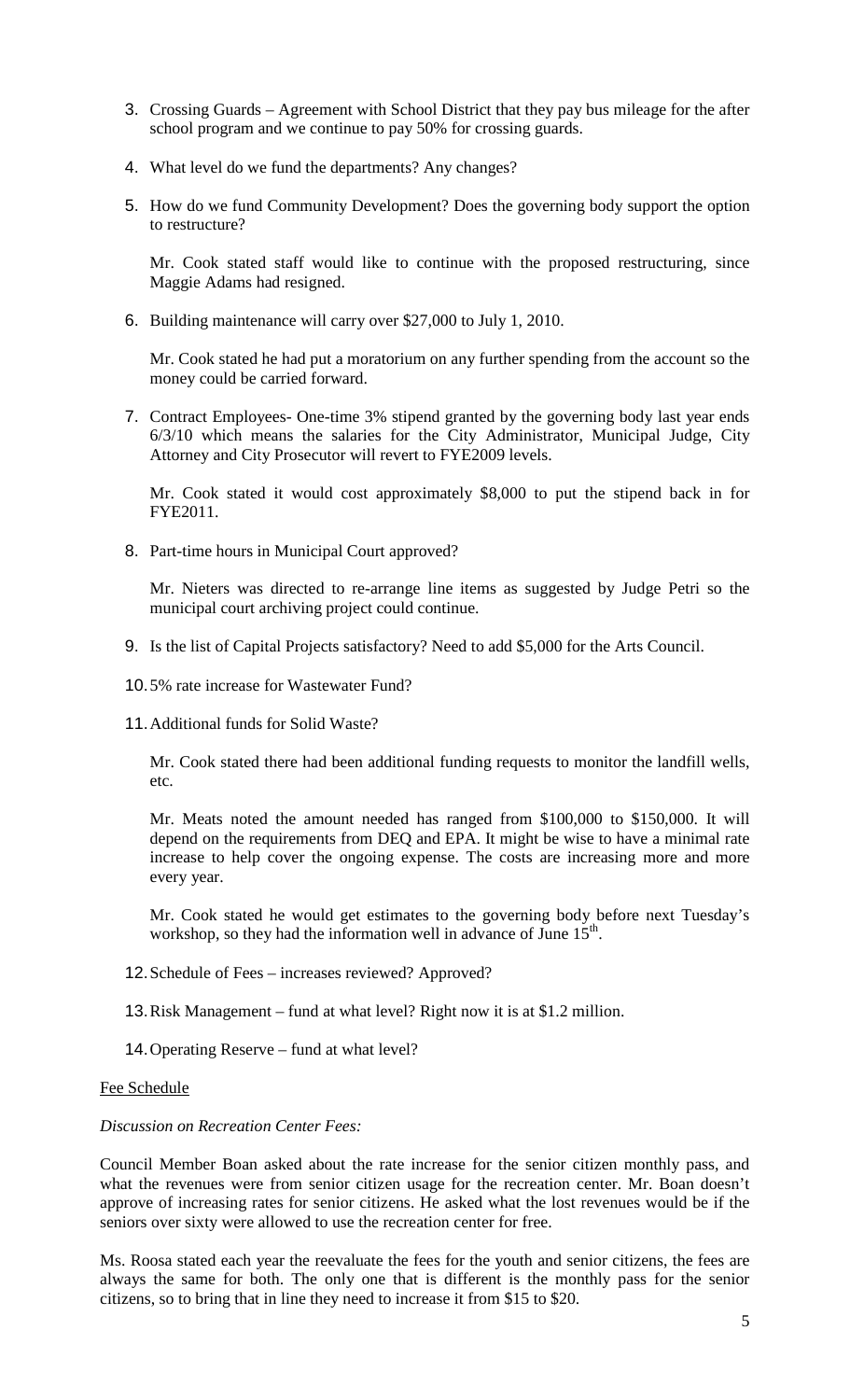Ms. Roosa stated they could generate a report on the purchase of senior passes, but they don't separate coupon booklets purchased by the youth and the senior citizens. Mr. Boan asked for an educated guess on the revenue loss, by next week, if the seniors could use the recreation center for free.

Responding to a question from Council Member Rust, Ms. Roosa didn't believe there would be a drastic increase in usage by the senior citizens if the fees were reduced.

Mr. Meats noted the governing body could reduce the fees, but they can't offer services for free.

Council Members Boan and Rust suggested \$1 per person per year for seniors sixty and older.

Mr. Bratton asked for clarification. They want to know what the revenue loss will be with the reduced fee, and they also want to know how much the increased usage will be for operations and maintenance to the facility. He told them right now; in May of 2011, staff will be coming back to the governing body for their equipment replacement line item, normally between \$10,000 and \$40,000, with a \$40,000 to \$50,000 asset acquisition for equipment.

Responding to questions from Council Member Maes regarding the change in the recreation center hours, Mr. Bratton stated i events would be allowed to finish and all the other users will be asked to leave at closing time. He explained the closures were determined by the prime user rate.

Addressing questions from the Mayor regarding employee fees, Mr. Meats stated the employees are charged the same rate as anyone else. The differences being the fees are included as income through payroll and they are taxed on them.

The proposal a few years back to allow the elected officials to use the recreation center in the same manner as employees was never approved. Essentially, it meant the governing body was giving themselves a raise which wouldn't go into effect until the next dually noted election.

#### *Discussion on Building Permit Fees:*

#### *Proposed amendment will read: "Building Permit Fees for single family residential remodeling and alterations (does not include new residential construction) shall be 50% of that shown."*

Responding to a question from Council Member Maes, Ms. Hansen stated there was a lot of confusing regarding the new construction and remodeling fees. Staff went back and listened to the recording of the minutes and the motion for FYE2010 was: *"Building Permit fees for single family residential construction (including residential remodeling and alternations) shall be 50% of that shown."* But the 50% for new construction isn't working for the department.

Mr. Allred stated the intent was for the 50% *of total valuation* to be for remodeling, not for new construction, to encourage people to remodel, finish off their basements, put in a water heater, etc., because these things have limited expenditures for the city *versus a new build*.

He proposed the fee for new residential dwellings be put back as it was before the FYE2010 budget year.

#### *Discussion on Special Use Permits:*

#### *Rate Increase from \$60 to \$100 for Special Use Permits, Conditional Use Permits, Temporary Use Permits, Vacation Requests, Zoning Code Variances, and Board of Appeals requests.*

Ms. Hansen noted they were asked to go through their different applications and look at the costs as far as advertising, notices to adjacent property owners versus what the application fees are. They also compared the fees to other municipalities and the county rates. She noted these applications are for special things outside of the zoning code that require going before the Planning and Zoning Commission which require public hearing notices, and then their recommendation is forwarded to the city council for public hearing which also has to be advertised in the newspaper. They also send out notices to adjacent property owners.

She noted the rate increases will still not recoup the costs of processing the applications.